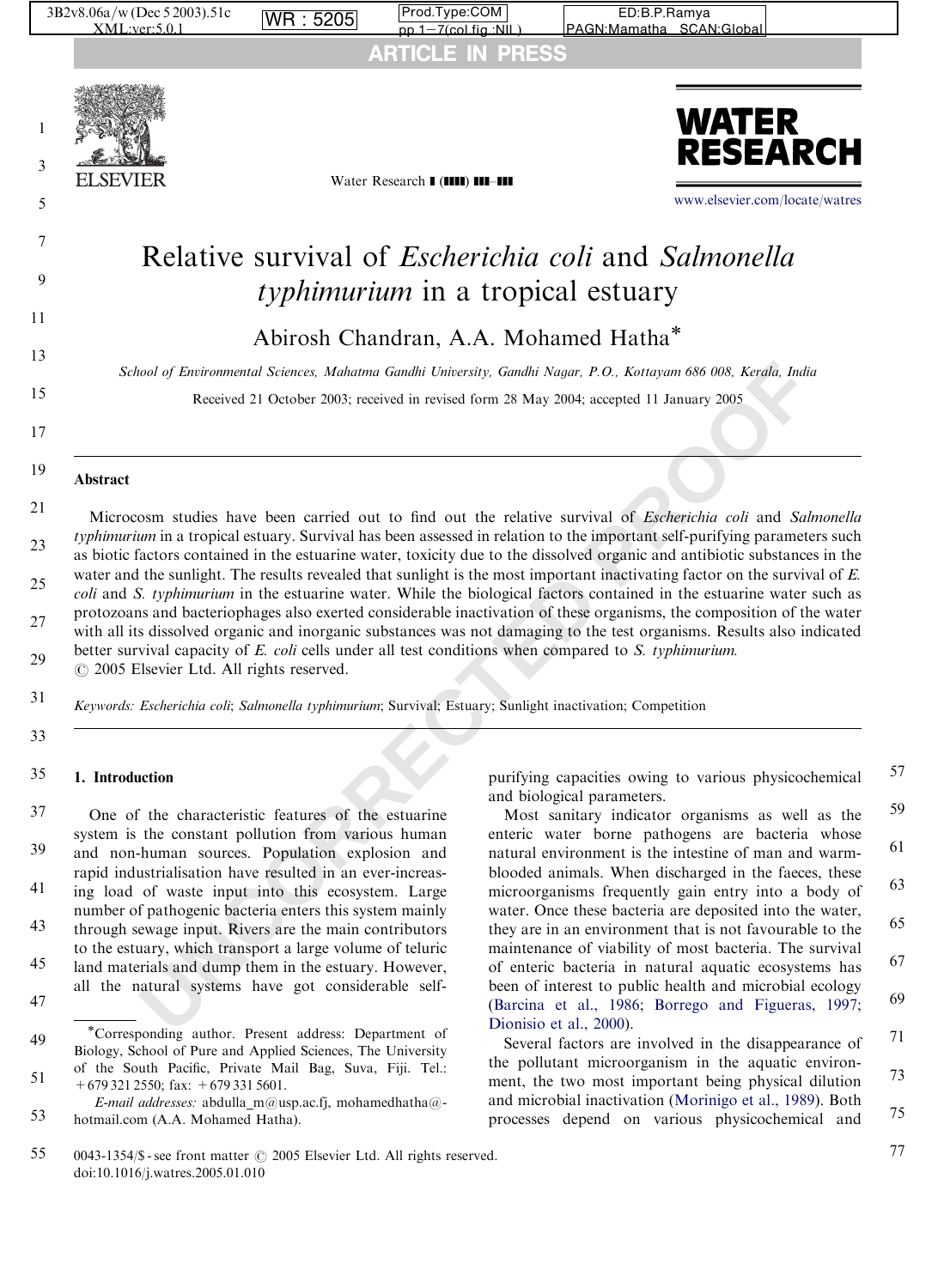## 2 A. Chandran, A.A. Mohamed Hatha / Water Research **1 (1111) 111-111**

ARTICLE IN PRESS

WR : 5205

- biological factors such as water temperature ([Vasconce](#page-6-0)[los and Swartz, 1976;](#page-6-0) [Anderson et al., 1983](#page-5-0)), adsorption and sedimentation processes [\(Mitchell and Chamber-](#page-5-0)1 3
- [lain, 1975;](#page-5-0) [Geldreich, 1978\)](#page-5-0), sunlight action ([Davies and](#page-5-0) [Evison, 1991](#page-5-0); [Sinton et al., 1999, 2002\)](#page-6-0), predation by 5
- bacteria or protozoa [\(Rhodes and Kator, 1990](#page-6-0)), bacteriophage lysis [\(Ricca and Cooney, 1999\)](#page-6-0), lack of nutrients [\(Sinclair and Alexander, 1984\)](#page-6-0), competition 7
- with autochthonous microbiota ([Enzinger and Cooper,](#page-5-0) [1976](#page-5-0); [McCambridge and McKeekin, 1981\)](#page-5-0) and antibiosis [\(Colwell, 1978](#page-5-0)). However, there is considerable 9 11
- disagreement among the observations made by various researchers. Also, the applicability of seawater and freshwater studies to estuarine waters is doubtful because of the likely effects on microbial inactivation 13 15
- of differences in optical characteristics (Davies-Colley et
- [al., 1993\)](#page-5-0), salinity (Evison, 1988; Solic and Krstulovic, [1992](#page-6-0)), and autochthonous microbiota (Klein and [Alexander, 1986](#page-5-0); Gonzalez et al., 1990; Rhodes and 17 19
- [Kator, 1990](#page-6-0)).
- Escherichia coli is considered as typical faecal indicator bacteria and its presence in natural waters is considered as indicator for the presence of possible pathogens. However, its absence does not necessarily guarantee the quality of water (Dutka, 1973). Therefore, it is interesting to know the inactivation kinetics that environmental factors exert on this faecal indicator bacterium and pathogen Salmonella typhimurium, since 21 23 25  $27$
- their relative survival rates in the aquatic environment may determine the validity of E. coli as suitable indicator for Salmonella. In our studies on the prevalence of indicator bacteria and Salmonella from 29 31

Cochin estuary (Hatha et al., in press), we could consistently isolate number of E. coli strains including many diarrhegenic serotypes, though the isolation of Salmonella was very low. 33 35

In the present investigation, microcosm studies have been carried out to determine the effects of various selfpurifying factors such as biotic, physical and chemical factors on the survival of  $E$ . *coli* and  $S$ . *typhimurium* in estuarine water. 37 39 41

43

45

## 2. Materials and methods

Test organisms: E. coli and Salmonella isolated from the estuary were used. S. typhimurium was used as it is considered as a typical species of Salmonella. 47

Preparation of inocula: E. coli and S. typhimurium cells were inoculated in to Tryptone Soya Broth (TSB) and incubated overnight  $(16–18 h)$  at 37 °C. After incubation, the cells were concentrated by centrifugation at 49 51

3000 rpm for 15 min and washed twice with sterile saline solution. After the final wash, the cells were suspended 53

in the saline solution at a concentration of  $10^8$  colonyforming units per millilitre. From this final suspension, 55

1 ml was inoculated into 250 ml Erlenmeyer flask with 100 ml of the test solution so as to give an initial inoculum density of  $10^6$  cells per millilitre of test solution. 57 59

Test solution to study the effect of biological factor: Raw estuarine water with all its self-contained biotic factors was used. Estuarine water from different stations were collected, pooled and then a subsample of 100 ml was taken to suspend the test organisms. The test organisms were suspended at a final concentration and survival and injury were estimated at regular intervals. 61 63 65 67

The total heterotrophic bacterial (THB) load in the sample was determined by standard plate count method using nutrient agar prepared in filtered estuarine water. Protozoans were analysed qualitatively with the help of a microscope. Bacteriophages were enumerated by plaque assay using double-layer agar method [\(Kennedy](#page-5-0) et al., 1986), which is described below. 69 71 73

as reaso, the approach of the likety effects on microbial maticians are solved and sample was secured as the simulation of the likety effect of antimotograp matical contains and the simulation were analyzed qualitatively w Forty-five millilitre of the sample and 5 ml of E. coli/ Salmonella culture was inoculated into 45 ml of deca strength phage broth and incubated at  $37^{\circ}$ C for 24 h. After incubation, the cells were centrifuged at 2500 rpm for 10 min and the supernatant was filtered through  $0.45 \,\mathrm{\upmu m}$  filter. Then  $0.1 \,\mathrm{ml}$  of the filtrate was mixed with 1 ml of *E. coli/Salmonella* culture and 5 ml of 0.6% nutrient agar (used as top agar) and poured over nutrient agar plates with 1.2% agar concentration (basal agar). The plates were then incubated at  $37^{\circ}$ C for 24 h and the plaques counted and expressed as plaque forming units (pfu) per millilitre. 75 77 79 81 83 85

Test solution to study the toxic effect of dissolved organic matter and antibiotics in the estuarine water: The effect of antibiotics and other dissolved organic substances was studied by suspending the test organisms in filter sterilised  $(0.22 \,\mu\text{m})$  estuarine water, which excluded all the biotic factors including microbacteria and bacteriophages, while preserving the dissolved organic components. 87 89 91 93

Test solution to study the effect of sunlight: Filter sterilised  $(0.22 \,\mu\text{m})$  estuarine water was used. Test solutions were taken in sterile glass bottles, which were suspended at about half a feet below the water surface in a glass tank (2001 capacity) maintained at the roof top. The experiment started at 10 a.m. and continued up to 6 p.m. with sampling at 2-h intervals. 95 97 **99** 101

All the test solutions except the one to determine the effect of sunlight were incubated at  $30^{\circ}$ C and also at  $20^{\circ}$ C, in order to find out the survival at low temperature as the temperature goes down to  $20^{\circ}$ C in winter as well as at a certain depth. The test solutions were incubated in the dark, except the test solution to study the effect of luminous factors, which was kept under natural sunlight. 103 105 107 109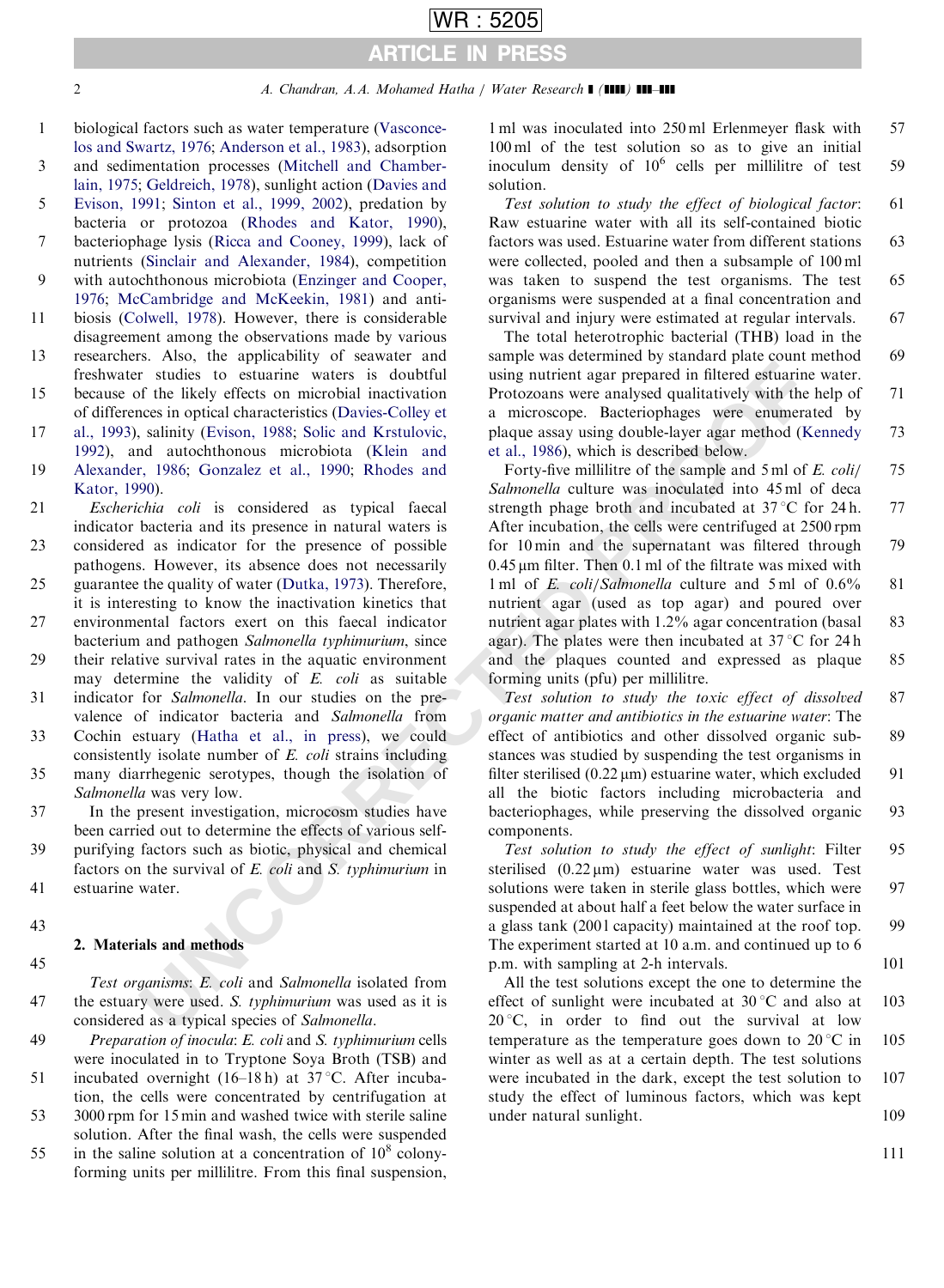A. Chandran, A.A. Mohamed Hatha / Water Research **| (1111) 111-111** 3

ARTICLE IN PRESS

WR : 5205

6

7

#### <span id="page-2-0"></span>3. Enumeration techniques 1

3

5

7

9

11

13

15

17

19

21

 $27$ 

29

31

33

35

37

39

41

Enumeration was accomplished using two plating media in parallel, one selective and the other nonselective, with spread plating technique and incubation at  $37^{\circ}$ C for 24 h. Selective and non-selective media were used in order to find out the injury exerted by the test solutions as the characteristic feature of the injured cells is that they fail to develop on the selective medium while maintaining the ability to grow on a non-selective medium. Dilution of the samples whenever necessary was done using sterile saline solution. Quantification of E. coli cells was done with tryptone soya agar (TSA) as the non-selective medium and eosine methylene blue (EMB) agar as the selective media. Quantification of S. typhimurium cells was done with TSA as non-selective medium. The selective medium used to enumerate S. typhimurium was xylose lysine deoxycholate (XLD) agar. The samples from the test solution were taken and assayed after 1, 2, 3 and 4 days with the spread plating technique. All the samples were replicated two-fold. The

percentage of survivors and injured cells at time 't' was calculated according to the following formulae: 23

Percentage of survival of  $E$ . *coli* cells at time 't' 25

$$
= \frac{\text{Count on TSA plates at time 't'}}{\text{Count on TSA plates at time '0'}} \times 100.
$$

Percentage of injury of  $E$ . *coli* cells at time 't'

$$
= 1 - \frac{\text{Count on EMB plates at time 't'}}{\text{Count on TSA plates at time 't'}} \times 100.
$$

Percentage of survival of S. typhimurium cells at time 't'

- $=\frac{\text{Count on TSA plates at time 't'}}{\text{Count on TSA plates at time '0'}} \times 100.$
- Percentage of injury of S. typhimurium cells at time  $t$

$$
= 1 - \frac{\text{Count on XLD plates at time 't'}}{\text{Count on TSA plates at time 't'}} \times 100.
$$

43

45

## 4. Results and discussion

The results are presented in Figs. 1–5 and Table 1. The results (Figs. 1 and 2) indicated a rapid inactivation of the suspended test organisms in raw estuarine water. The experiment started with around  $10^6$  cells of test organisms, which reduced by almost 3 logs by the end of the 2nd day of the experiment.  $T_{90}$  (time required for the reduction of 90% of cells) for E. coli is reached in 1 day and that of S. typhimurium took less than 24 h, suggesting an enhanced removal of Salmonella when compared to E. coli. Towards the later stages of the experiment, E. coli showed some level of acclimatisation 47 49 51 53 55



77 Fig. 1. Relative survival curves of E. coli and S. typhimurium in estuarine water as a function of the biotic factors at  $20^{\circ}$ C.



103 Fig. 2. Relative survival curves of E. coli and S. typhimurium in estuarine water at  $30^\circ$  as a function of biotic factors.

105

to the test solutions and did not show any further reduction. However, the reduction of the S. typhimurium cells in the test solution was linear with time. Test solutions were incubated at room temperature and also at  $20^{\circ}$ C (Fig. 1) in order to see the survival capacity at a reduced temperature, which is a common feature of the study environment (Cochin estuary) during monsoon as 107 109 111

57

59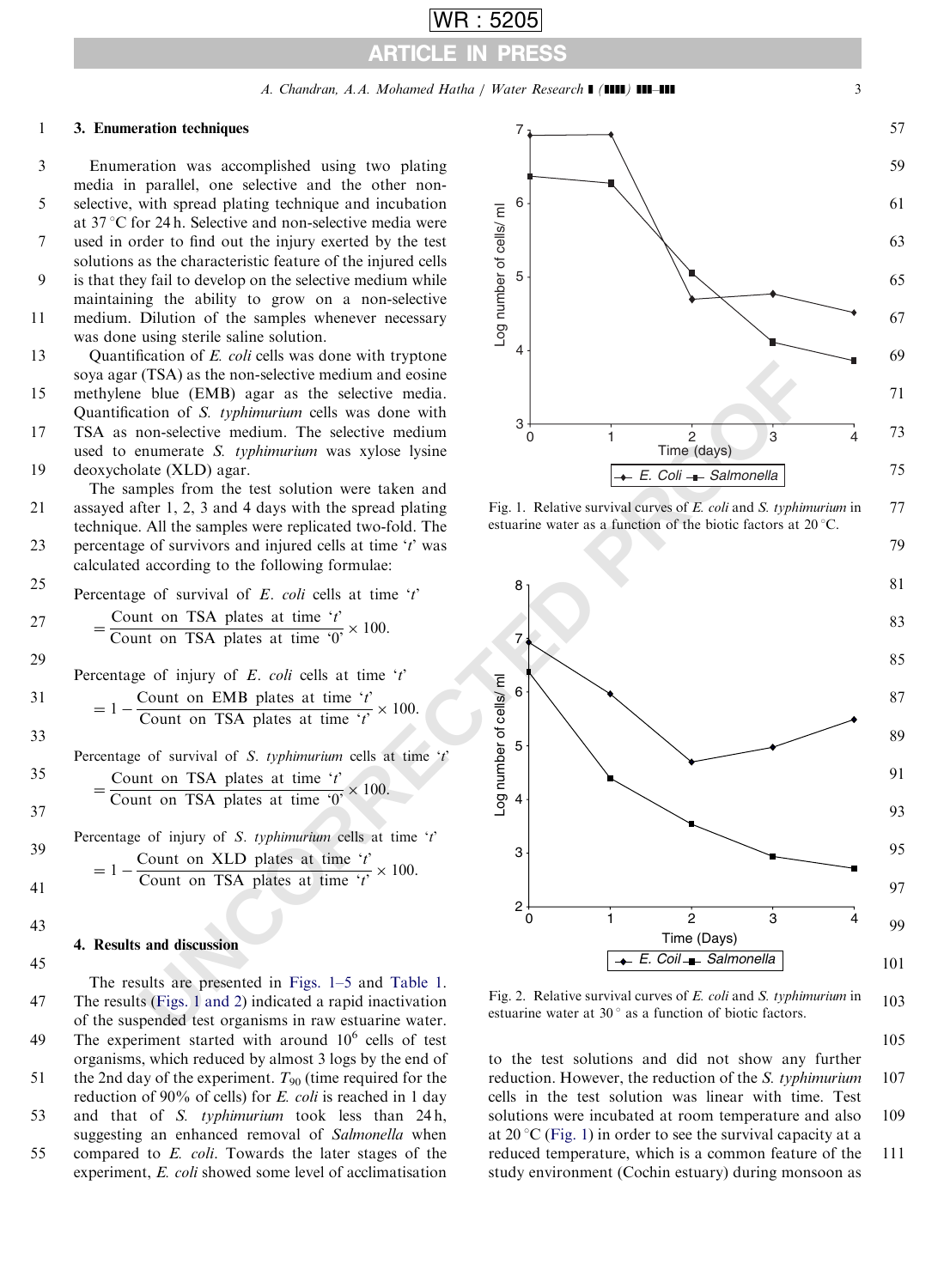A. Chandran, A.A. Mohamed Hatha / Water Research **1 (1111) 111-111** 

ARTICLE IN PRESS

WR : 5205

<span id="page-3-0"></span>

Fig. 3. Relative survival curves of E. coli and S. typhimurium in estuarine water at  $20^{\circ}$ C as a function of the dissolved organic and inorganic substances.

21

23



45 47 Fig. 4. Relative survival curves of E. coli and S. typhimurium in estuarine water at  $30^{\circ}$ C as a function of dissolved organic and inorganic substances.

well as in winter. While E. coli cells showed a slight growth in the test solutions at room temperature after 2 days [\(Fig. 2\)](#page-2-0), the S. typhimurium cells showed a better adjustment at lower temperature. 49 51

The findings are in agreement with the observations of [Morinigo et al. \(1989\)](#page-6-0) and [Cornax et al. \(1990\),](#page-5-0) who studied the survival of indicator and pathogenic bacteria along the coast of Spain. The role of biological factors 53 55



Fig. 5. Relative survival curves of E. coli and S. typhimurium in estuarine water as a function of sunlight.

79

77

**E**<br>
Time (days)<br>  $\frac{1}{\pm E \text{. coil}}$  **The (hours)**<br>  $\frac{1}{\pm E \text{. coil}}$  **E**  $\frac{1}{\pm E \text{. coil}}$  **E**  $\frac{1}{\pm E \text{. coil}}$  and *S. rephimurium*<br>
attive survival curves of *E*, cold and *S. rephimurium*<br>
incessibistances.<br>
The dissolved were further strengthened by our observations that when the biological factors contained in the estuarine water were removed by filtration  $(0.22 \,\mu\text{m})$  the test organisms showed enhanced survival (Figs. 3 and 4). [Morinigo et](#page-6-0) al. (1990) also observed an extended survival of Salmonella and other indicator microorganisms in their studies using a membrane diffusion chamber, which prevents the entry of bacterial predators inside. We have also estimated the THB population contained in the estuarine water (Table 1), which showed around  $10^5 - 10^6$ cells per millilitre of the raw estuarine water indicating severe competition from these autochthonous microorganisms. Rhodes and Kator (1990) reported a higher mortality of E. coli cells in the estuarine environment due to autochthonous microbiota. Also, the possible predators such as protozoans and coliphages have been assessed (Table 1). Majority of the protozoans were found to be ciliates, which are reported to do active grazing on bacteria. [Mitchell and Morris \(1969\)](#page-5-0) demonstrated the existence of microbial predators by adding untreated seawater to agar containing dense suspensions of E. coli, and observed discrete clear areas (plaques). Inspection of different plaques revealed a variety of protozoa and bacteria having lytic activity towards E. coli. [Enzinger and Cooper \(1976\)](#page-5-0) reported that the survival of  $E$ . *coli* in natural waters is a function of protozoan predators and observed a higher number of protozoan predators resulted in a rapid decline of E. coli cells. Bacteriophages have also been considered as a factor in the removal of coliforms from natural environments. We were also able to detect the bacteriophages specific to  $E$ . *coli* and  $S$ . *typhimurium* in the 81 83 85 87 89 91 93 95 97 99 101 103 105 107 109 111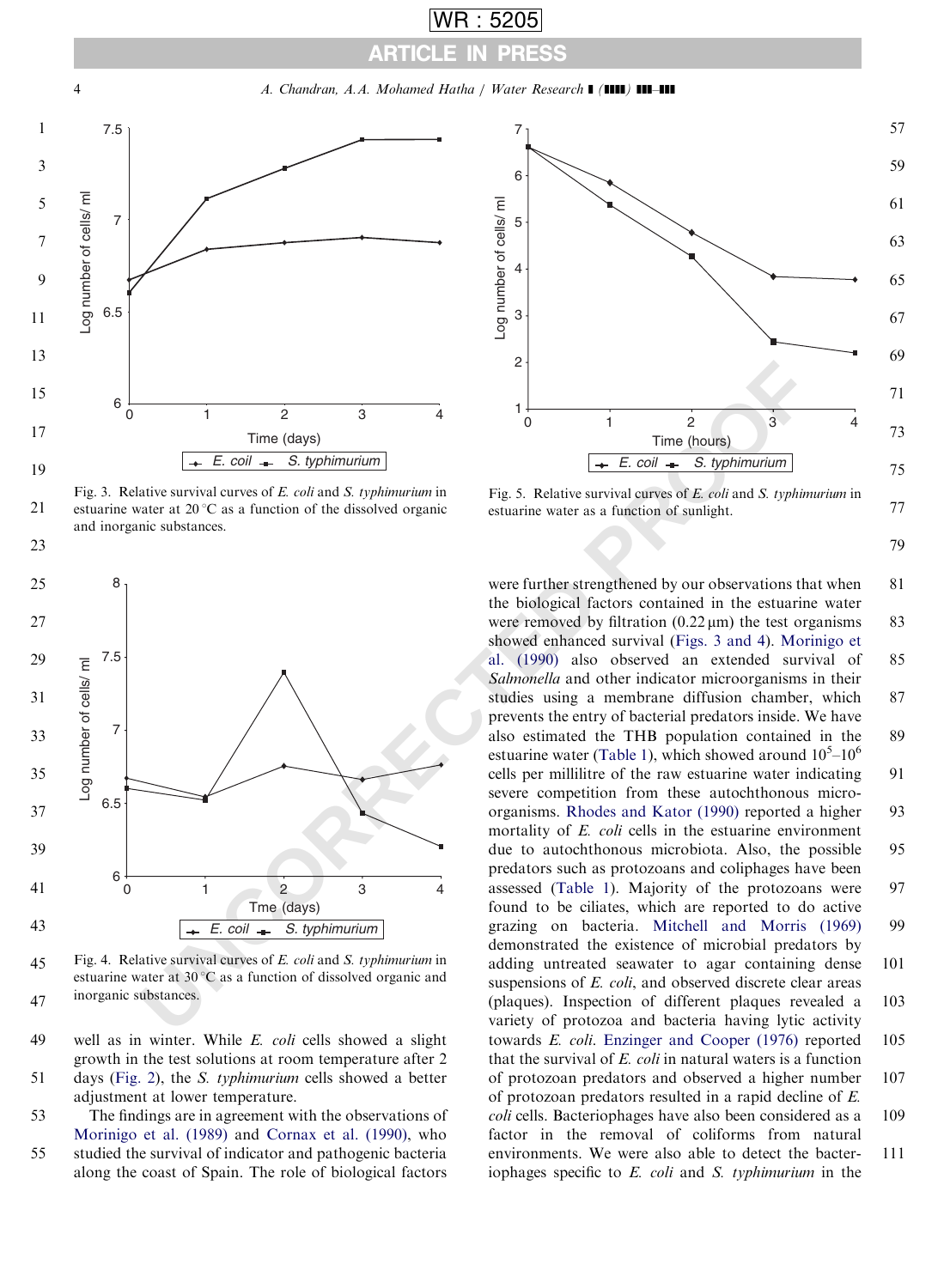# WR : 5205

# ARTICLE IN PRESS

## A. Chandran, A.A. Mohamed Hatha / Water Research **| (1111) 111-111** 55

57

65

67

69

<span id="page-4-0"></span>1 Table 1

Range and mean value of total heterotrophic bacteria, bacteriophages and protozoans in the estuarine water

| ◡ | Sample          | Mean THB load (cfu/ml) | Bacteriophage (pfu/ml)                          | Protozoans                                 | 59 |
|---|-----------------|------------------------|-------------------------------------------------|--------------------------------------------|----|
|   | Estuarine water | $6.36 \times 10^{4}$   | $1.27 \times 10^{3*}$<br>$3.71 \times 10^{2**}$ | Detected <sup>a</sup> (mostly<br>ciliates) | 61 |
| − |                 |                        |                                                 |                                            | 63 |

\* Coliphages, \*\* Bacteriophages predating S. typhimurium.

9 Protozoans were estimated only qualitatively.

11

sample by plaque assay and the population varied as  $10^2 - 10^3$  plaque forming units (Table 1). 13

The relative ability of E. coli and S. typhimurium to resist the biotic factors indicated a better survival capacity of E. coli in raw estuarine water (Figs. 1 and [2\)](#page-2-0). The capacity of E. coli cells to resist phagocytosis has been reported earlier. Also, selective grazing by protozoans on S. typhimurium cells can also lead to a relative reduction of these cells in the test solution. Selective grazing of protozoans has been reported earlier (Barcina [et al., 1992\)](#page-5-0). The results of the significance testing by paired student  $t'$  test revealed that these two organisms do not differ significantly ( $p \le 0.3$ ) in their capacity to survive in the raw estuarine water. 15 17 19 21 23 25

The toxicity of the dissolved organic substances and antibiotics in the estuarine water for the survival of the test organisms has been assessed by filtering out the biological factors from it as well as incubating in the dark in order to avoid interference from the light factor. The results (Figs. 3 and 4) indicated that the dissolved organic and inorganic substances in the estuarine water are well suited for the survival of both these organisms. Especially, E. coli cells showed a gradual and steady increase in the number of cells throughout the experimental period. The most significant feature of the growth curve of S. typhimurium was the sudden spurt in growth in the initial days of the experiment, especially in the test solution maintained at room temperature. The cells showed a reduced growth at  $20^{\circ}$ C in case of E. coli and S. typhimurium suggesting their mesophilic nature. The growth in the test solution may be due to the high level of nutrients that are available in the estuarine water. The growth pattern also shows a utilisation of the available nutrients in the initial days and then stagnation, possibly due to nutrient limitation. The relative survival curves of E. coli and S. typhimurium (Figs. 3 [and 4\)](#page-3-0) suggest that E. coli is better acclimatised to the composition of the estuarine water, both at 30 and  $20^{\circ}$ C. The observed negative effect of the filter sterilised estuarine water on the test organism, though negligible, is based on the presence of antibiotic substances and heavy metal ions within the system. The statistical tests revealed that the survival of both the organisms in the filtered estuarine water was highly significant at two different temperatures ( $p \le 0.01$ ). The difference in the 27 29 31 33 35 37 39 41 43 45 47 49 51 53 55

survival capacity of the  $E$ . *coli* and  $S$ . *typhimurium* in this test solution was also significant ( $p \le 0.05$ ).

**Example the transfer of the solution of the solution of the solution of the solution of the contriguously of** *E***.** *col***f in raw estuarine water (Figs. 1 and<br>staribled by supperfilms the big staribled about the set organi** Effect of sunlight on the test organisms has been studied by suspending the test organisms in filtersterilised water and exposing them to natural sunlight. The experiment has been conducted during the daytime for an 8-h duration from 10 a.m. to 6 p.m. The results (Fig. 5) indicated remarkable inactivation of both E. coli and S. typhimurium. The reduction of cells was linear in relation to time and the  $T_{90}$  values reached within 120 min. While the E. coli cells showed slight stabilisation in the last 2 h of the experiment, the S. typhimurium cells continued to decline throughout the experimental period. The observations agree with the findings of Fujioka et al. (1981) and [Fujioka and Narikawa \(1982\)](#page-5-0) who reported sunlight as the major inactivation factor affecting the survival of indicator bacteria in the natural environment. Our findings are also in agreement with the observations of [Sieracki and Sieburth \(1986\)](#page-6-0) and Rhodes and Kator (1990) who observed a higher mortality and sublethal stress during the first 4 h of the experiment in their studies with E. coli in estuarine environment. Sinton et al. (1999, 2002) also showed considerable sunlight inactivation of E. coli in waste stabilisation pond effluent as well as in sewage polluted seawater. 71 73 75 77 79 81 83 85 87 89 91 93

We had observed that the injury caused by the sunlight was almost 100% as the cells failed to develop on the selective medium. The injury level was much higher when compared to the injury of cells in the other test solutions such as raw estuarine water and filter sterilised estuarine water , which were incubated in the dark. The relative ability of E. coli and S. typhimurium to survive under sunlight revealed a better survival capacity of E. coli (Fig. 5). The E. coli cells were found to acclimatise after 6h of exposure, while the S. typhimurium continued to decline. However, the survival capabilities of the two organisms in test solutions supplemented with sunlight were not found to differ significantly ( $p \le 0.6$ ). The stabilisation might be resulting from the recovery of the damaged cells or selection of more resistant organisms. The effect of the visible light may be the result of the accumulation of exogenous and endogenous peroxidases produced by the respira-95 97 99 101 103 105 107 109 111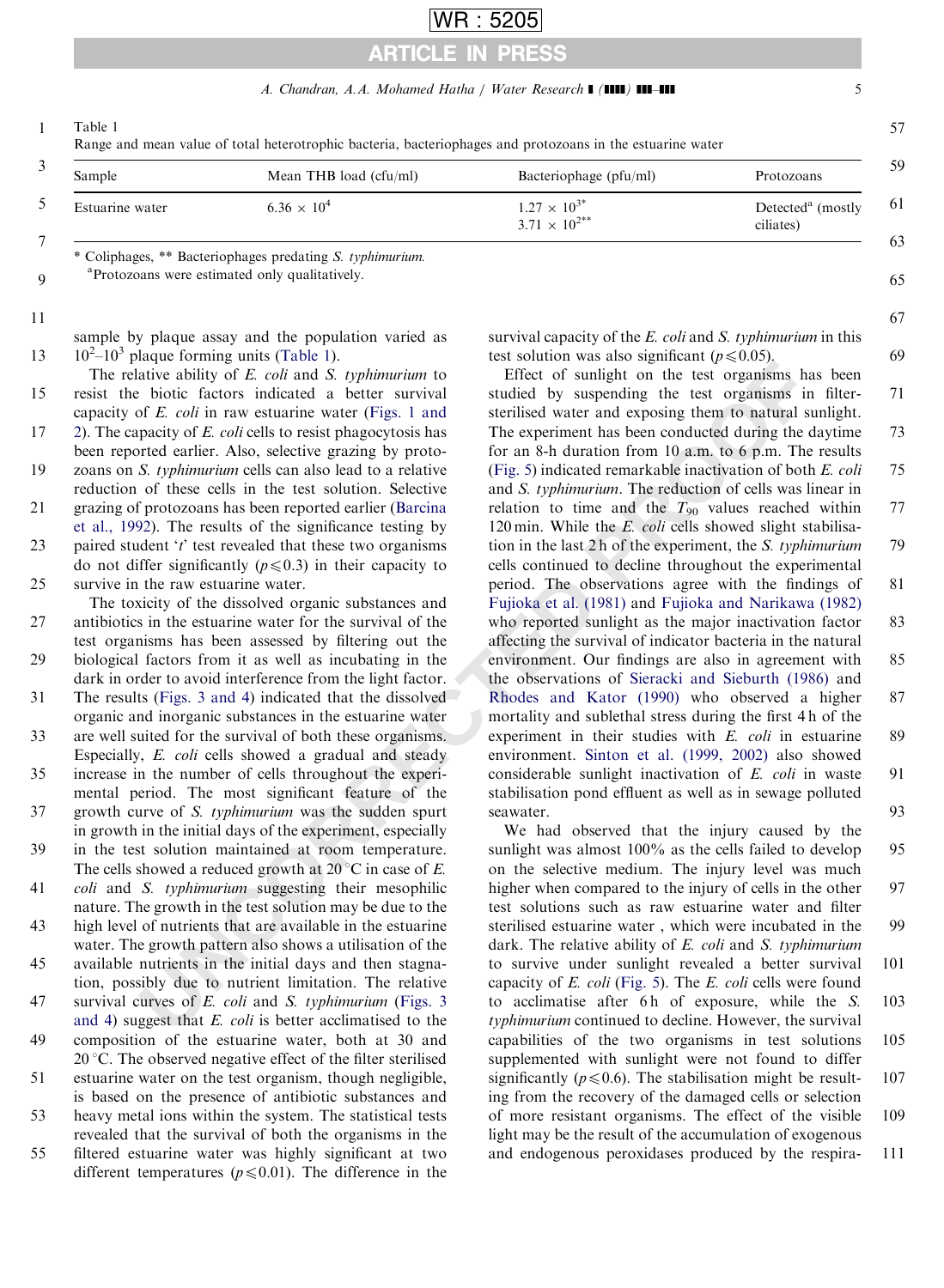<span id="page-5-0"></span>

3

WR : 5205

tory chain or catalase system (Leclerc et al., 1977; Kapuscinski and Mitchell, 1983). 1

### 5. Conclusions 5

The results of the present investigation revealed that sunlight is the most important inactivating factor on the survival of faecal indicator bacteria E. coli and pathogen such as *S. typhimurium* in the estuarine water. While biological factors contained in the estuarine water such as protozoans and bacteriophages in general also exert considerable inactivation of these organisms, the dissolved organic and inorganic substances in the estuarine water did not exert any considerable damage to the test organisms. The results also indicated better survival capacity of E. coli cells under all test conditions when compared to S. typhimurium, reiterating its role as the ideal indicator organism. However, the detection of Salmonella may be less even when there are high numbers of E. coli due to two possible reasons, such as the reduced numbers of Salmonella entering into the system as well as lower survival capacity of this organism when compared to E. coli. 7 9 11 13 15 17 19 21 23

25 27

## Acknowledgements

The study has been carried out as a part of the DST FAST Track project funded by Department of Science and Technology (SR/OY/LS-18/2001), Govt. of India. The financial assistance to A.A.M. Hatha to carry out the project is thankfully acknowledged. 29 31 33

35

#### References 37

- Anderson, J.C., Rhodes, M.W., Kator, H.I., 1983. Seasonal variation in the survival of E. coli exposed in situ in membrane diffusion chambers containing filtered and nonfiltered estuarine water. Appl. Environ. Microbiol. 45, 1877–1883. 39 41 43
- Barcina, I., Arana, I., Iriberri, J., Egea, L., 1986. Influence of light and natural microbiota of the Butron River on E. coli survival. Antonie van Leeuwenhoek 52, 555–566. 45
- Barcina, I., Arana, I., Astorga, A.F., Iriberri, J., Egea, L., 1992. Survival strategies of plasmid-carrier and plasmidless Escherichia coli strains under illuminated and non-illuminated conditions, in a fresh water ecosystem. J. Appl. Bacteriol. 73, 229–236. 47 49
- Borrego, J.J., Figueras, M.J., 1997. Microbiological quality of natural waters. Microbiol. SEM 13, 413–426. 51
- Colwell, R.R., 1978. Bacterial and viruses-indicator of environmental changes in estuaries. Environ. Int. 1, 223–231. 53
- Cornax, R., Morinigo, M.A., Romero, P., Borrego, J.J., 1990. Survival of pathogenic microorganisms in seawater. Curr. Microbiol. 20, 293–298. 55

| n or catalase system (Leclerc et al., 1977;<br>ski and Mitchell, 1983).                                                                                         | Davies, C.M., Evison, L.M., 1991. Sunlight and the survival of<br>enteric bacteria in natural waters. J. Appl. Bacteriol. 70,<br>$265 - 274.$                                 | 57       |
|-----------------------------------------------------------------------------------------------------------------------------------------------------------------|-------------------------------------------------------------------------------------------------------------------------------------------------------------------------------|----------|
|                                                                                                                                                                 | Davies-Colley, R.J., Vant, W.N., Smith, D.G., 1993. Colour<br>and Clarity of Natural Waters. Science and Management of                                                        | 59       |
| sions                                                                                                                                                           | Optical Water Quality. Ellis-Horwood, New York, NY.<br>Dionisio, L.P.C., Joao, M., Ferreiro, V.S., Fidalgo, M.L.,                                                             | 61       |
| sults of the present investigation revealed that<br>s the most important inactivating factor on the                                                             | Garcia Rosado, M.E., Borrego, J.J., 2000. Occurrence of<br>Salmonella spp in estuarine and coastal waters of Portugal.                                                        | 63<br>65 |
| f faecal indicator bacteria E. coli and pathogen<br>S. typhimurium in the estuarine water. While                                                                | Antonie van Leewenhoek 78, 99-106.<br>Dutka, B.J., 1973. Coliforms are an inadequate index of water                                                                           |          |
| factors contained in the estuarine water such<br>oans and bacteriophages in general also exert                                                                  | quality. J. Environ. Health 36, 39-46.<br>Enzinger, R.M., Cooper, R.C., 1976. Role of bacteria and                                                                            | 67       |
| ble inactivation of these organisms, the dis-<br>ganic and inorganic substances in the estuarine                                                                | protozoa in the removal of $E$ . <i>coli</i> from estuarine waters.<br>Appl. Environ. Microbiol. 31, 758–763.<br>Evison, L.M., 1988. Comparative studies on the survival of   | 69       |
| not exert any considerable damage to the test<br>s. The results also indicated better survival                                                                  | indicator organisms and pathogens in fresh and seawater.<br>Water Sci. Technol. 20, 309-315.                                                                                  | 71       |
| of E. coli cells under all test conditions when<br>to S. typhimurium, reiterating its role as the                                                               | Fujioka, R.S., Narikawa, O.T., 1982. Effect of sunlight on<br>survival of indicator bacteria under field conditions. Appl.                                                    | 73       |
| icator organism. However, the detection of<br>a may be less even when there are high                                                                            | Environ. Microbiol. 44, 395-401.<br>Fujioka, R.S., Hashimoto, H.H., Siwak, E.B., Young, R.H.T.,                                                                               | 75       |
| of E. coli due to two possible reasons, such<br>luced numbers of Salmonella entering into the                                                                   | 1981. Effect of sunlight on survival of indicator bacteria in<br>seawater. Appl. Environ. Microbiol. 41, 690-696.                                                             | 77       |
| s well as lower survival capacity of this<br>when compared to E. coli.                                                                                          | Geldreich, E.E., 1978. Bacterial populations and indicator<br>concepts in feces, sewage, storm water and solid wastes. In:                                                    | 79       |
|                                                                                                                                                                 | Berg, G. (Ed.), Indicators of Viruses in Water and Food<br>Ann Arbor Science, Ann. Arbor, Michigan, pp. 51–97.<br>Gonzalez, J.M., Irriberri, J., Egea, L., Barcina, I., 1990. | 81       |
| dgements                                                                                                                                                        | Differential rates of digestion of bacteria by freshwater<br>and marine phagotrophic protozoa. Appl. Environ. Micro-                                                          | 83       |
| dy has been carried out as a part of the DST                                                                                                                    | biol. 56, 1851–1857.<br>Hatha, A.A.M., Abirosh, C., Mujeeb Rahiman, K.M. Pre-                                                                                                 | 85       |
| ack project funded by Department of Science<br>nology (SR/OY/LS-18/2001), Govt. of India.                                                                       | valence of diarrhegenic serotypes of Escherichia coli in the<br>Cochin estuary, along west coast of India. Indian J. Mar.                                                     | 87       |
| cial assistance to A.A.M. Hatha to carry out<br>et is thankfully acknowledged.                                                                                  | Sciences, in press.<br>Kapuscinski, R.B., Mitchell, R., 1983. Solar radiation induces                                                                                         | 89       |
|                                                                                                                                                                 | sublethal injury in <i>Escherichia coli</i> in seawater. Appl.<br>Environ. Microbiol. 41, 670-674.                                                                            | 91       |
| S                                                                                                                                                               | Kennedy Jr., J.E., Wei, C.I., Oblinger, J.L., 1986. Methodology<br>for enumeration of coliphages in foods. Appl. Environ.                                                     | 93       |
| J.C., Rhodes, M.W., Kator, H.I., 1983. Seasonal<br>on in the survival of E coli exposed in situ in                                                              | Microbiol. 51, 956-962.<br>Klein, T.M., Alexander, M., 1986. Bacterial inhibitors in lake<br>water. Appl. Environ. Microbiol. 52, 114-118.                                    | 95       |
| ane diffusion chambers containing filtered and<br>ered estuarine water. Appl. Environ. Microbiol. 45,                                                           | Leclerc, H., Mossel, D.A., Trinel, A.A., Gabini, F., 1977.<br>Microbiological monitoring: a new test for faecal contam-                                                       | 97       |
| 883.<br>, Arana, I., Iriberri, J., Egea, L., 1986. Influence of<br>d natural microbiota of the Butron River on E. coli                                          | ination. In: Hoadley, A., Dutka, B.J. (Eds.), Bacterial<br>Indicators/Health Hazard Associated Water. American                                                                | 99       |
| l. Antonie van Leeuwenhoek 52, 555-566.<br>Arana, I., Astorga, A.F., Iriberri, J., Egea, L., 1992.                                                              | Society for Testing and Materials, Philadelphia, pp. 21–31.<br>McCambridge, J., McKeekin, T.A., 1981. Effect of solar                                                         | 101      |
| I strategies of plasmid-carrier and plasmidless<br>chia coli strains under illuminated and non-illumi-                                                          | radiation and predacious microorganisms on survival of<br>faecal and other bacteria. Appl. Environ. Microbiol. 40,<br>907-911.                                                | 103      |
| conditions, in a fresh water ecosystem. J. Appl.<br>ol. 73, 229–236.                                                                                            | Mitchell, R., Chamberlain, 1975. Factors influencing the<br>survival of enteric microorganism in the sea, an overview.                                                        | 105      |
| J., Figueras, M.J., 1997. Microbiological quality of<br>waters. Microbiol. SEM 13, 413-426.                                                                     | In: Gameson, A. (Ed.), Discharge of Sewage from Sea<br>Outfalls. Pergamon press, London, pp. 237-251.                                                                         | 107      |
| R., 1978. Bacterial and viruses-indicator of environ-<br>changes in estuaries. Environ. Int. 1, 223-231.<br>., Morinigo, M.A., Romero, P., Borrego, J.J., 1990. | Mitchell, R., Morris, B.C., 1969. The fate of intestinal bacteria<br>in the sea. In: Jenkins, S.H. (Ed.), Advances in Water                                                   | 109      |
| 1 of pathogenic microorganisms in seawater. Curr.<br>iol. 20, 293-298.                                                                                          | Pollution Research. Pergamon Press, New York, pp.<br>811–817.                                                                                                                 | 111      |